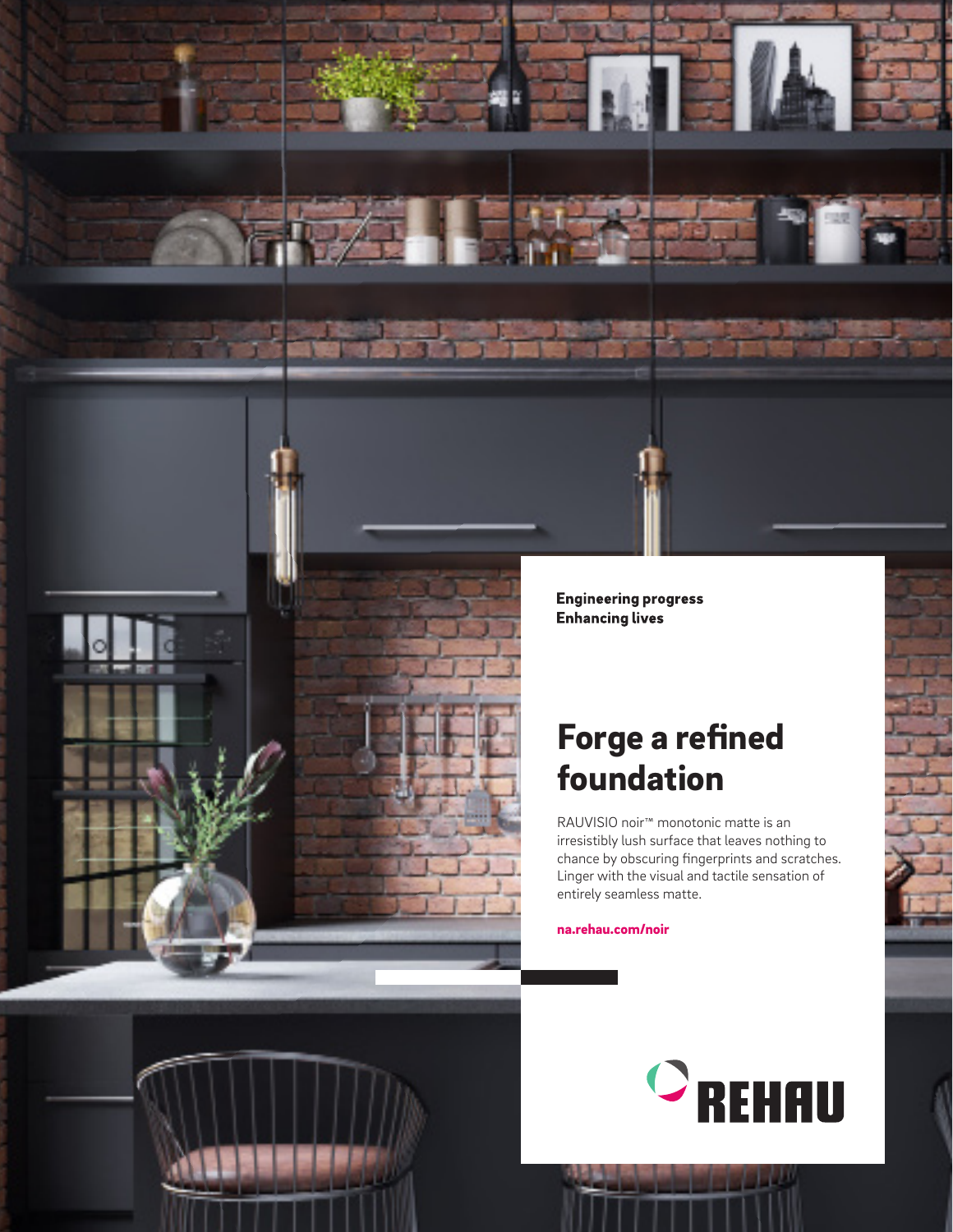Forged in the design capital of the world, Italy, RAUVISIO noir's color selection has been meticulously curated with colors that reflect ageless traveled elegance.

Deep coal, crisp white and muted sea and emerald tones transport your imagination and senses to worlds of the past. Inspired by the colors of the cinematic world, choose the line designers have identified to be the soul and elegance of modern spaces - embrace RAUVISIO noir.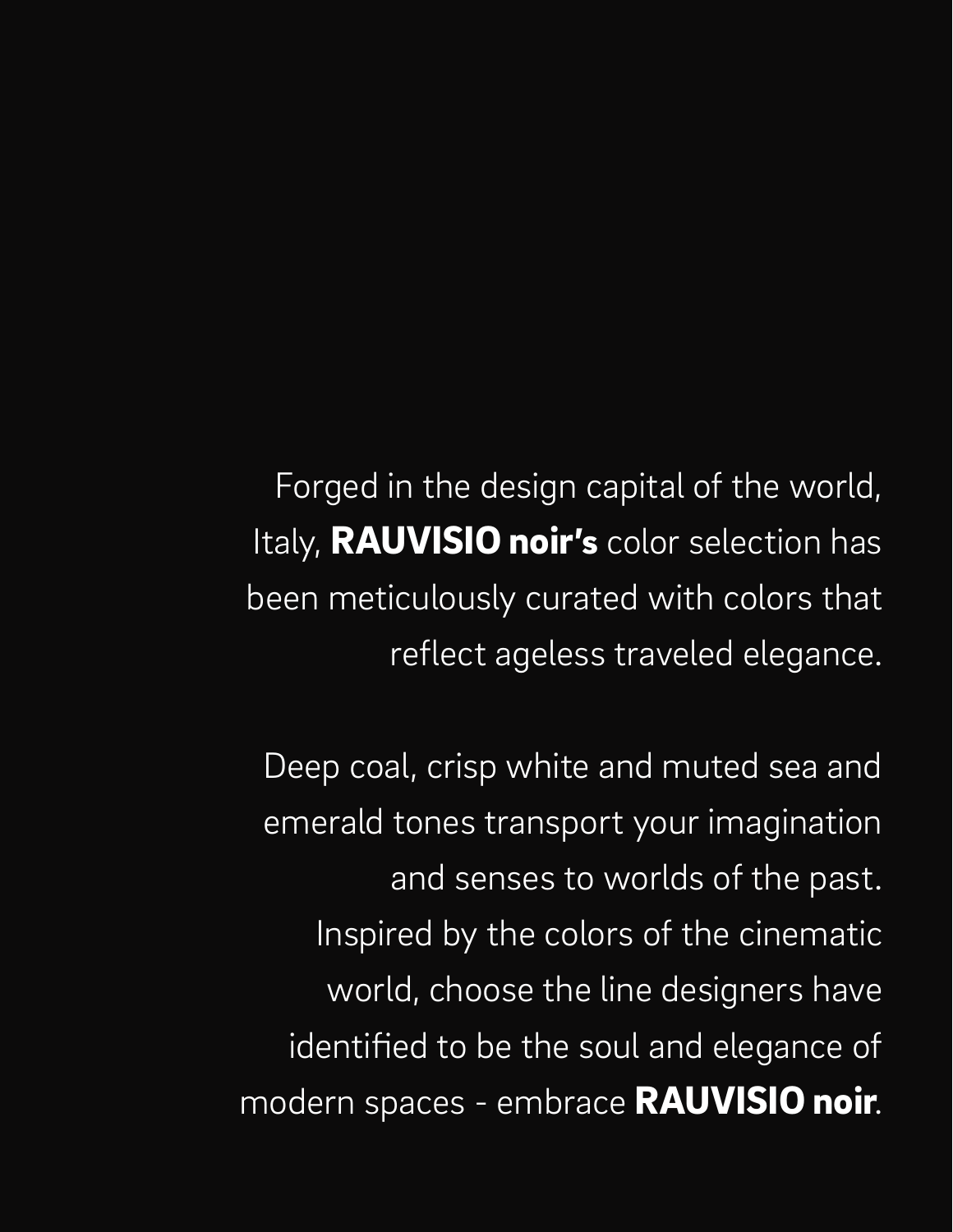

without fingerprints

This irresistibly lush surface leaves nothing to chance by obscuring fingerprints and scratches. Linger with the visual and tactile sensation of seamless matte from every angle.

### Color Selection

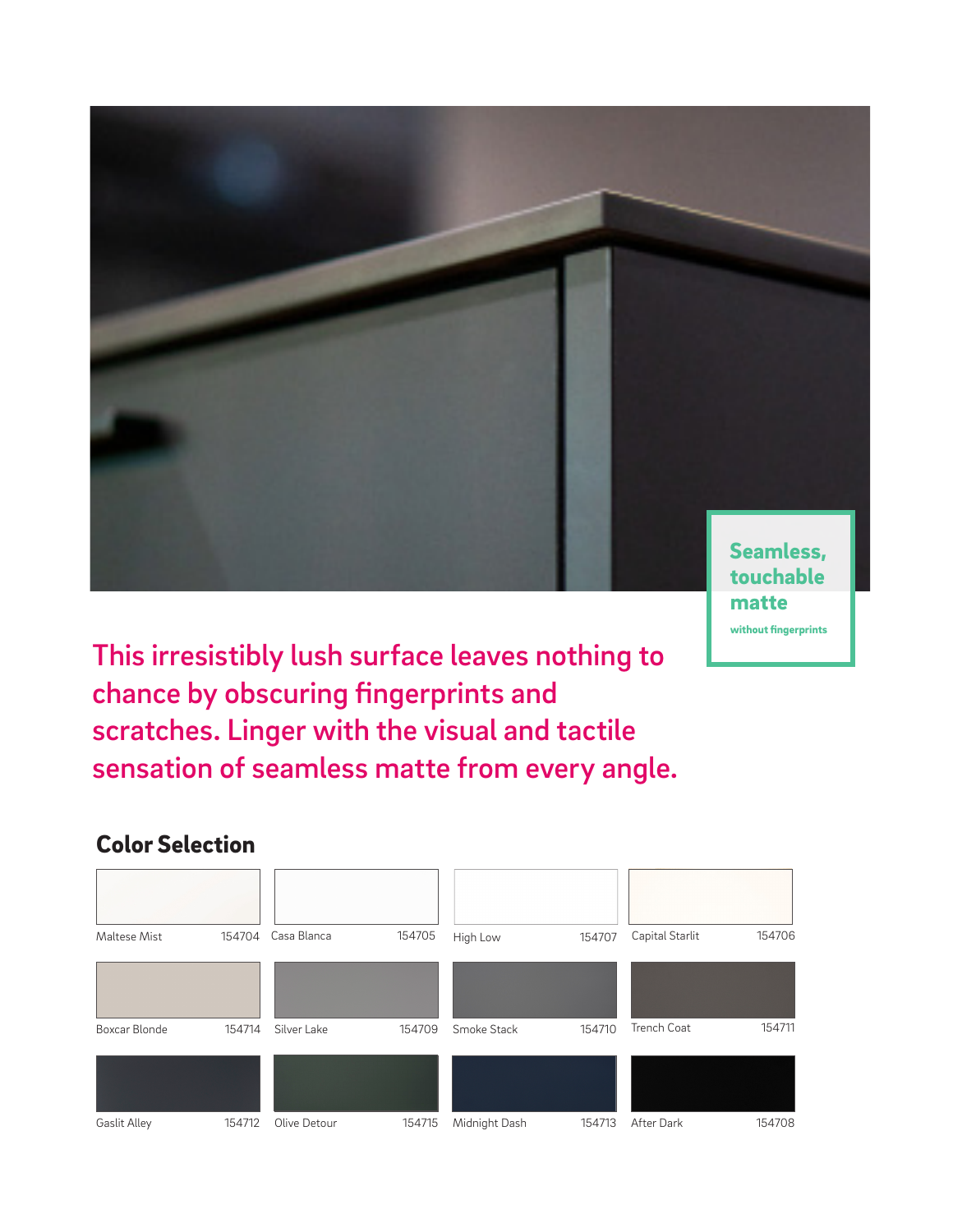## What is monotonic?

A monotonic matte surface has the ability to retain all of its elemental properties while delivering unwavering resilience, reliability and richly uninhibited elegance in a variety of different scenarios giving you the quality you deserve with the versatility you desire.

The deeply light-absorbent surface withstands scratches and fingerprints while providing the deepest, touchable matte.



Our components feature double-sided matte with matching REHAU LaserEdge elegant matte edgeband. The monotonic matte HPL is laminated onto a super-refined MDF core to ensure the highest quality finish.

#### Board Specifications

RAUVISIO noir is laminated to a highquality engineered MDF core that is CARB2, TSCA Title VI certified and NAF (non-added formaldehyde) exempt.

#### Edgeband Specifications

All components are edgebanded with REHAU LaserEdge, which provides an extremely heat and moisture resistant seamless joint and creates a matte solid surface look.

#### Cleaning and Care

Clean with a damp microfiber cloth and with a mild soap if needed. RAUVISIO noir is resistant to most chemicals and solvent-based cleaners, but harsh chemicals should be avoided. Do not use brushes or scouring pads. REHAU is not responsible for any damage done by abrasive cleaning products or procedures.

#### Protective Coat

A protective peel coat is applied to the top and bottom surfaces. To remove peel coat, use rubber fingertips or our peel coat removal tool.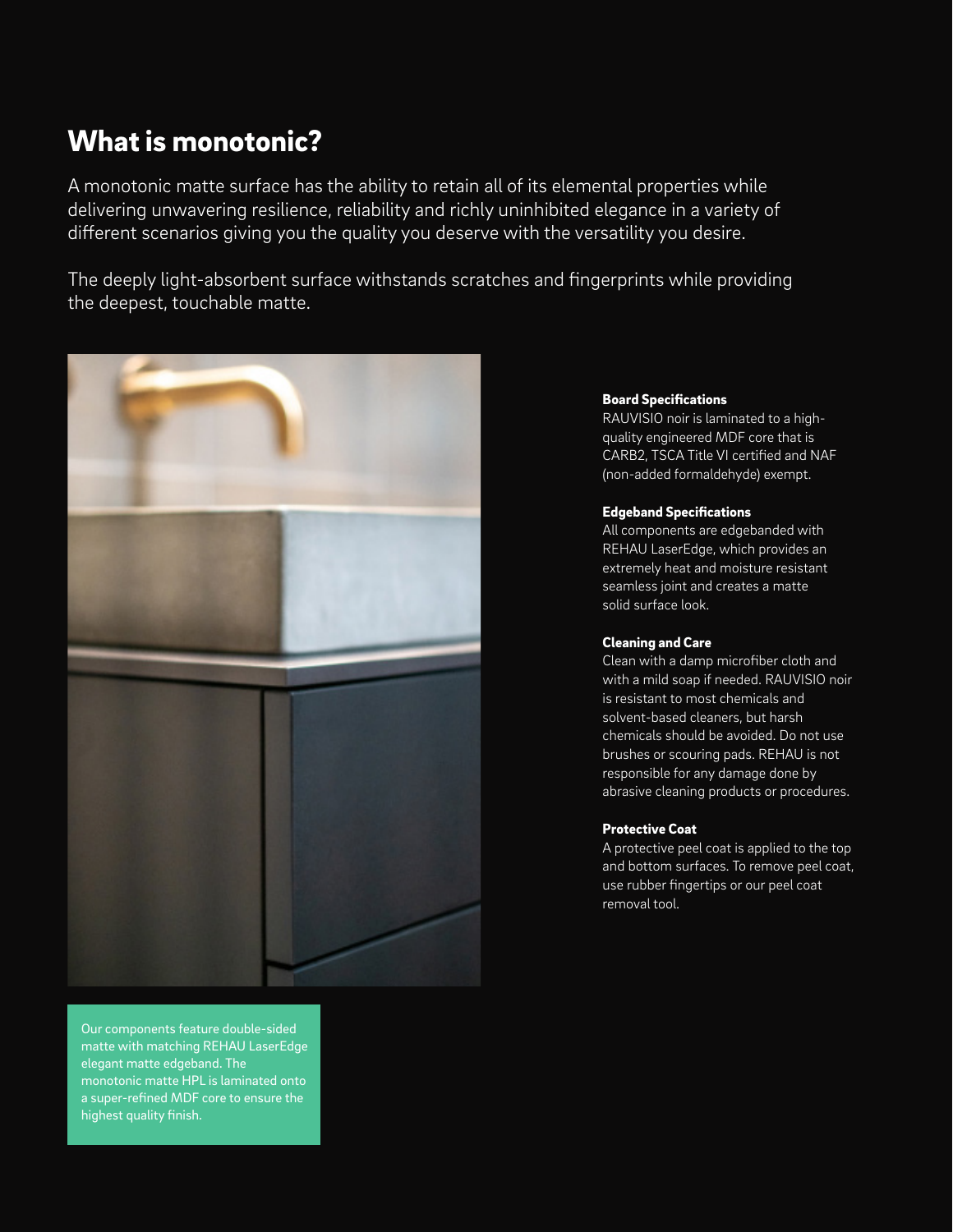#### Slab profile

#### Shaker profile



#### Profile Specifications

| Appearance                 | Super matte                                     |
|----------------------------|-------------------------------------------------|
| Door style                 | Slab and shaker                                 |
| Design style               | Modern, contemporary                            |
| Construction               | PVA laminated face and back, REHAU LaserEdge    |
| Shaker stiles and rails    | 3 in (76.2 mm), custom widths also possible     |
| Face material              | Super matte monotonic laminate, multiple colors |
| Back material              | Super matte monotonic laminate, matching colors |
| Edgeband                   | REHAU LaserEdge, matching color                 |
| Core                       | <b>MDF</b>                                      |
| Board thickness            | 3/4 in (19 mm)                                  |
|                            |                                                 |
| <b>Size Parameters</b>     |                                                 |
| Minimum                    | $3 \times 5$ in (76.2 $\times$ 127 mm)          |
| Maximum                    | 50 x 119 in (1270 x 3022.6 mm)                  |
| Minimum shaker size        | 8-7/8 in H x 11 in W (225.4mm H x 279.4mm W)    |
|                            |                                                 |
| <b>Edgebanding Profile</b> |                                                 |
| Top edge                   | 1.0 mm radius                                   |
| Bottom edge                | 1.0 mm radius                                   |
| Edgeband finish            | Elegant matte, color matched                    |
|                            |                                                 |
| <b>Accessory Products</b>  |                                                 |
| 1/4 in. thick components   | Cut-to-size with raw edges                      |
| Integrated handle          | 1 17/64 and 5/64 in (32 and 2 mm)               |
| Floating shelves           | 22 to 96 in (558.8 to 2438.4 mm) wide           |
|                            |                                                 |



Top: Slab door and drawer **Bottom:** Shaker door